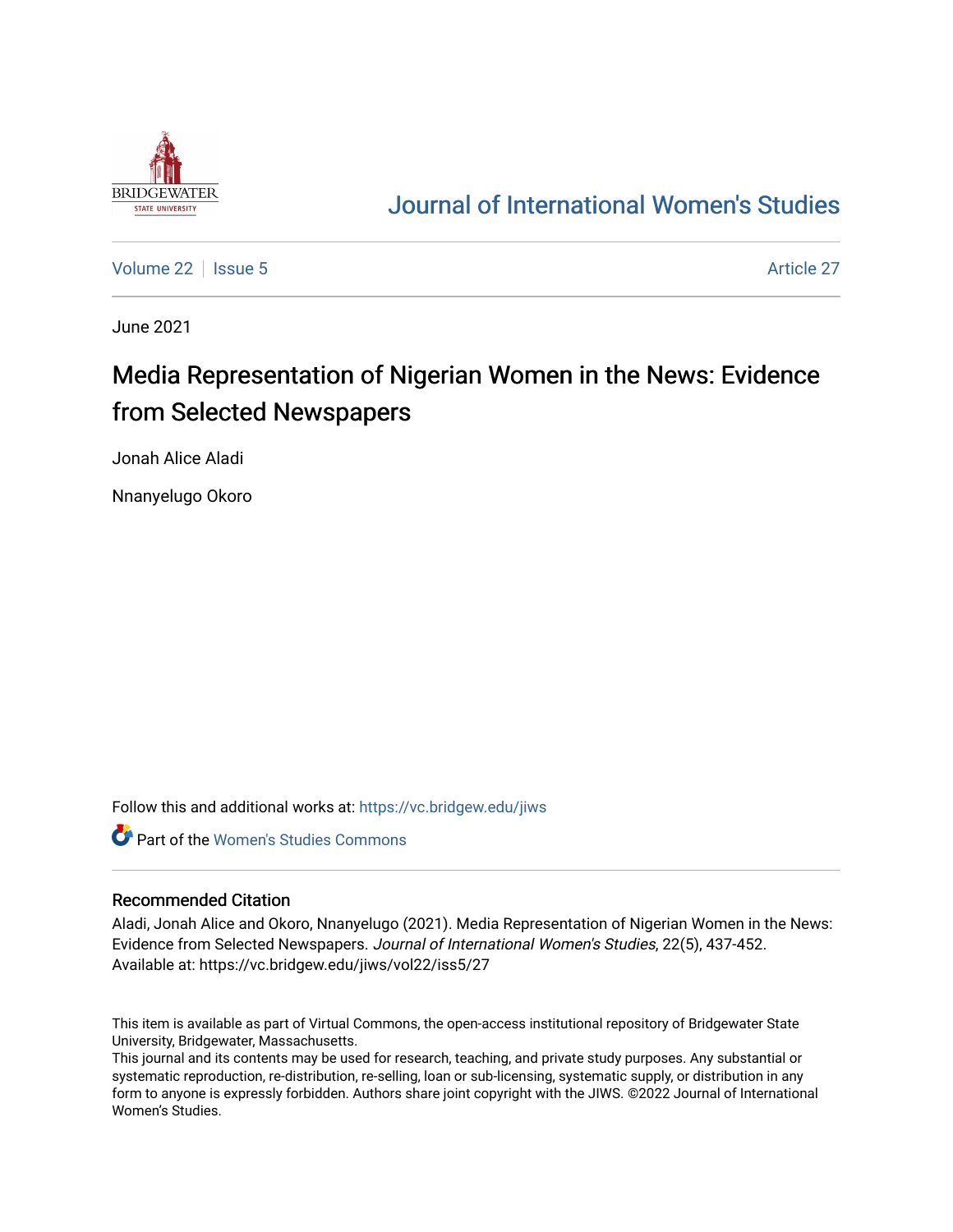Aladi and Okoro: Media Representation of Nigerian Women in the News: Evidence from Selected Newspapers

This journal and its contents may be used for research, teaching and private study purposes. Any substantial or systematic reproduction, re-distribution, re-selling, loan or sub-licensing, systematic supply or distribution in any form to anyone is expressly forbidden. ©2021 Journal of International Women's Studies.

## **Media Representation of Nigerian Women in the News: Evidence from Selected Newspapers**

By Jonah Alice Aladi<sup>[1](#page-1-0)</sup>, Nnanyelugo Okoro<sup>[2](#page-1-1)</sup>

#### **Abstract**

The aim of this study was to examine newspaper representations of women. To do so, the researchers examined four newspapers that were nationally circulated. The four newspapers examined were *Vanguard*, the *Punch*, *The Guardian,* and *ThisDay*. The duration of the study was three years (January 1st, 2015 to December 31st, 2017). The study sought to achieve three objectives and tested two null hypotheses. The design that was utilized to conduct the study was content analysis while data were collected through the use of a code sheet. In the analysis of the collected data, the researcher deployed simple percentages to describe and explain the outcome while a Chi-Square test of independence was used to test the hypotheses. The result showed that the volume of representation of stories related to women was poor. Additionally, the prominence of newspaper representation of women was less. The researcher recommends, among others, that journalists should improve representation of women.

*Keywords*: News, Newspaper, Nigeria, Gender representation

#### **Introduction**

The amount of research on gender and media in Africa has been predominantly on women's representation, participation, audience reception, and so on. Globally, studies have been carried out on women's representation in the media such as Johannessen's (2006) research which focused on how gender is constructed in newspapers and local television dramas in Tanzania. The media in Tanzania at that time increased coverage of sensational stories of women as victims of gender violence, sexual abuse, and presented women as gold diggers, among other things. This is capable of hindering women from active participation in society and development.

In a study by Meyer (2003) on Pentecostal film culture in Ghana, for instance, it was observed that in an effort to appeal to their audience of women, many of whom actively practice a Pentecostal brand of Christianity, Ghanaian filmmakers usually try to make films that suit their taste. Such films, therefore, celebrate the loving mother and housewife.

However, despite the world conferences held in Beijing in 1995, Nigerian women are marginalized in the news content of newspapers. When they are given some sort of identity, it is usually in a negative light. Agreeing with this assertion, Ukozor (2004) observes that women are never key players in media issues, women are excluded and marginalized and that the news media exclude women's voices or portray them as objects who do not have opinions or only fit for

<span id="page-1-1"></span><span id="page-1-0"></span><sup>&</sup>lt;sup>1</sup> Jonah Alice Aladi is at the final phase of her doctoral programme at the University of Nigeria, Nsukka where she is awaiting her final defence. She is also a lecturer at the Department of Mass Communication, Federal Polytechnic, Bida, Niger State, Nigeria. She has published many articles in both local and international journals of repute. <sup>2</sup>Nnanyelugo Okoro is a Professor at the Department of Mass Communication, University of Nigeria Nsukka. He is the immediate past Dean, Faculty of Arts and the current Director, the University of Nigeria Centre for Business Development. He has published many articles in both local and international journals of repute.

Journal of International Women's Studies Vol. 22, No. 5 June 2021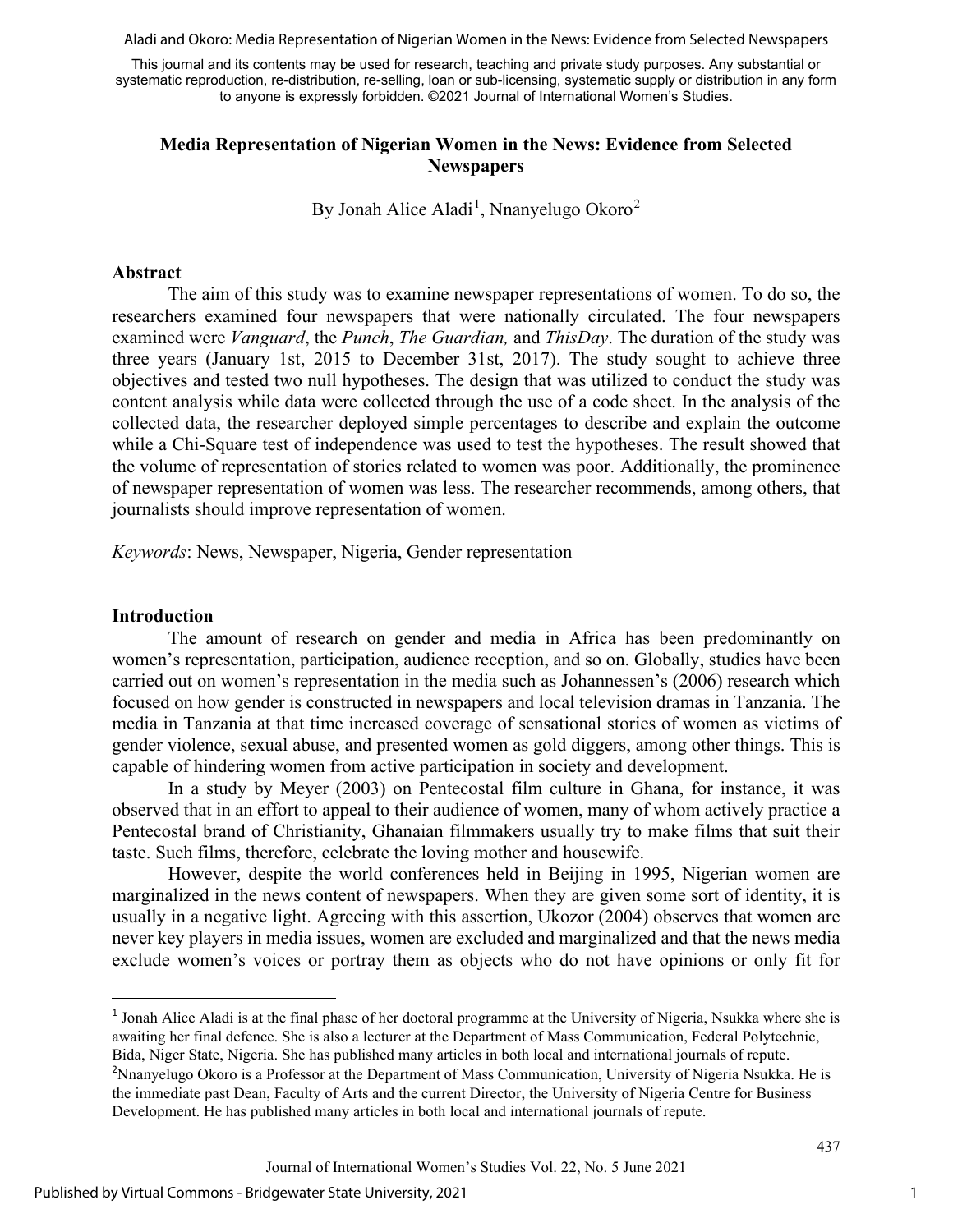advertising models. Kari (2020) and Ogbbone (2020) and Gever (2020), however, note that women are important stakeholders in the development of a nation. Other scholars (Asogwa *et al*., 2020, Okoro & Gever 2018; Nwabuzor & Gever 2014) hold a similar view.

The way women are represented in the media is of critical concern to media research because of the power the media holds to shape public views through its representation mechanisms. There is a consensus among researchers (e.g. Allan, 2004; Burke &Mazzarella, 2008) that the quality of news media representations helps to shape public perceptions about the world as well as those regarding gender. Gadzekpo (2011) recalled that interest in how gender is represented in African media had been renewed since the democratic transitions in the 1990s across the continent and has brought liberalization of the media. According to Gadzekpo, re-democratisation in Africa set in motion an unprecedented expansion in mass media—print, radio, broadcast, film, Internet, and mobile telephony. There is, however, the thinking that media representation of women reflects the patriarchal structure of the African society. Kumari and Joshi (2015) affirm that the content of media reflects the pattern of value in any society. Davtyan-Gevorgyan (2016) corroborates that one of the reasons for discriminatory images of women in media is the fact that media products, as a rule, are created by men, in men's tastes, and for men. Bignell (2004) avers that research looking at televised content also asks the question of who the producer of the message is. This question has opened many debates in the field of gender studies in which the main cause of women's marginalisation and negative representation in the media is believed to be the result of men being the producers of the messages or women producing messages using patriarchal frameworks.

Asiyanbola (2005) says that patriarchal has been defined as a system of men's authority which oppresses women through its social, political, and economic institutions, and that feminists have argued that in any of the historical forms that patriarchal society takes, whether it is feudal, capitalist, or socialist, a sex-gender system and a system of economic discrimination operate simultaneously. Asiyanbola further asserts: 'the establishment and practice of male dominance over women and children is a historic process formed by men and women, with the patriarchal family serving as a basic unit of organisation (p.3).' Ezenwa-Ohaeto (2015) regrets that patriarchy has been deeply rooted in Nigerian culture, so much so that even children demonstrate patriarchal tendencies. Ezenwa-Ohaeto further maintains that patriarchy is accepted and widely practiced in Nigeria; its tenets have remained unprinted but have been actively governing people's lives in Nigeria over decades. These tenets which have overtly and covertly negatively impacted women, and indirectly men, have also impacted the socio-economic and political advancement of Nigerian society in general. Azodo and Eke (2007) hold that in traditional African societies, like Nigeria, a woman's place is seen to be in the home space, where she is limited to domestic functions and the bearing and rearing of children, while the man roams the wild looking for adventure in work and war (p. 3). Man is seen as the leader and head of the society, while the woman cares for and nurtures the family and the home. Dogo (2014) opines that from the time a child is born in the Nigerian society, he or she is cast in the role ascribed to the sexes by society. The children are therefore brought up in the awareness of societal gender roles and grow up to fulfill them. Such patriarchal structures are likely to reflect in news content.

#### **Objectives of the Study**

The general objective of this study was to determine newspaper representation of Nigerian women in the news. The specific objectives are as follows: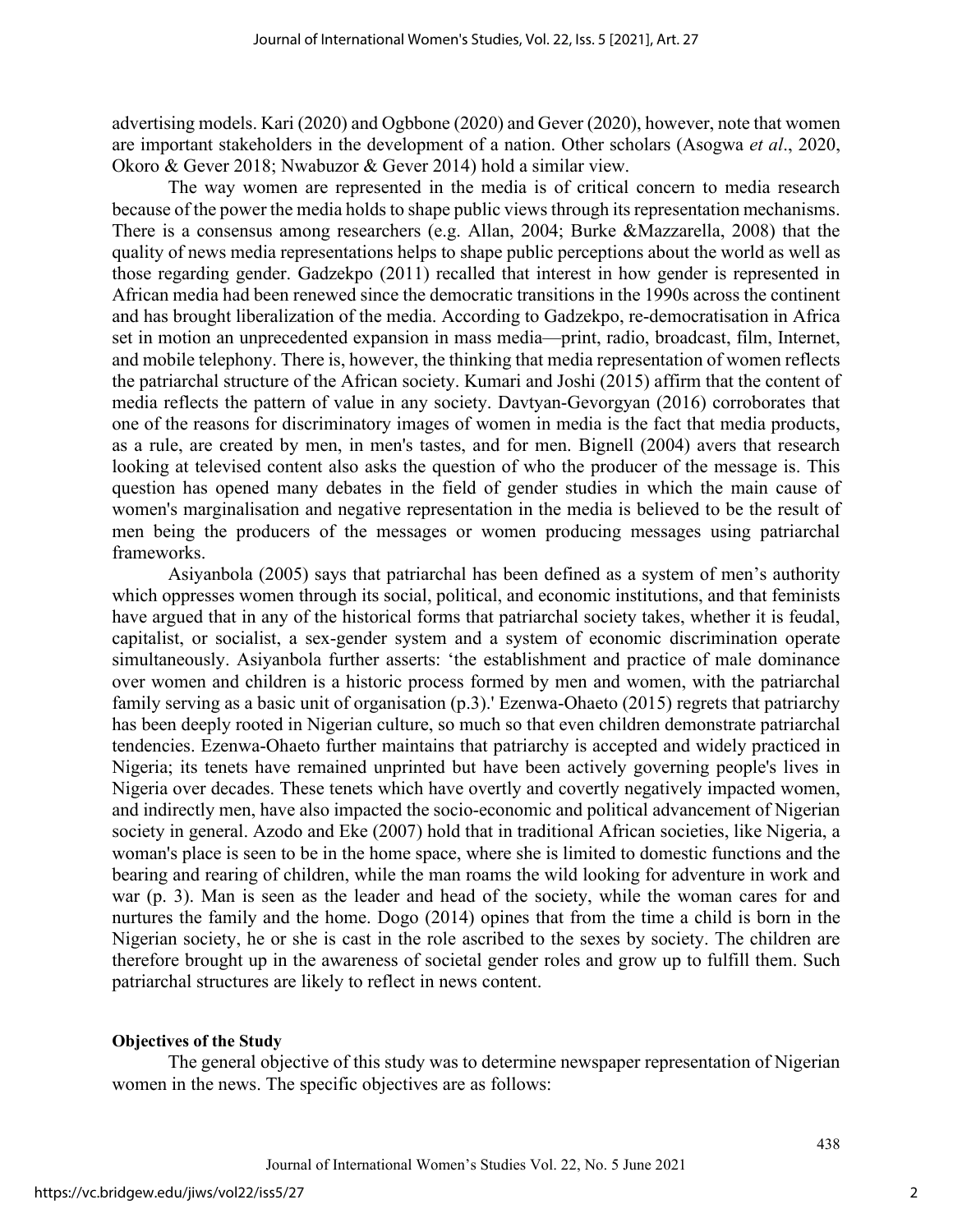- 1. To examine the volume of news stories about women published by the selected newspapers.
- 2. To find out the prominence given to news stories on women by the selected newspapers.
- 3. To ascertain the values that manifest in newspaper representations of women.

#### **Research Hypotheses**

This study tested the following hypotheses:

**Ho1:** Story type does not significantly predict newspaper volume of representation of women in the news.

**Ho2:** There is no significant relationship between news story type and the prominence of women in the news.

#### **Literature Review**

#### *The Newspaper*

Newspapers are largely regarded as sources of information to the general public. For centuries, newspapers have delivered news to the reading public, informing them of important events of the day. According to Abcteach (2008), a newspaper is a publication that is issued daily or weekly and includes local and international news stories, advertisements, announcements, opinions, cartoons, sports news, and television listings. It is an important method of making the public aware of everything that is happening in their local area and around the world. Abcteach adds that even with the advancements in computer technology, newspapers continue to be an important aspect of everyday life. It is important to know the sections of the newspaper and what information each one contains. The front page has the most important stories of the day. Each story has its own "headline" and a "by-line" with the name of the reporter who wrote the story. Every newspaper story must answer the following 5W's and H questions: Who is the story about? What is the story about? Where does the story take place? When does the story take place? Why is this happening? (This is not always possible to answer) How this story happened.

Although every news story cannot fit into a formula, there is a certain structure that is fairly common of all news stories (Abcteach, 2008): 1. The first paragraph gives the answers to the most important of the 5 W's and H. The second paragraph tells the rest of the 5 W's if they were not included in the lead. 2. The rest of the paragraphs elaborate on the information given in the opening and gives more information and details. 3. Background information is included if it is giving new information to a story that had been printed previously in the newspaper. Sometimes it gives information which is necessary to understand the story. 4. A quotation or a statement about the news story is often included in order to explain the importance of the story. 5. Details are provided about the story and are organized into paragraphs. Each paragraph provides one aspect of the story and the details are arranged in order of importance (Abcteach, 2008)

#### *News as a Media Genre*

News is one of the important media genres; according to Fuller (2017), "News is a report of what a news organization has recently learned about matters of some significance or interest to the specific community that news organization serves" (p. 6). Given the specific examples provided in Fuller's book, such as a vote in Congress on free trade and a deadly fire in the Bronx,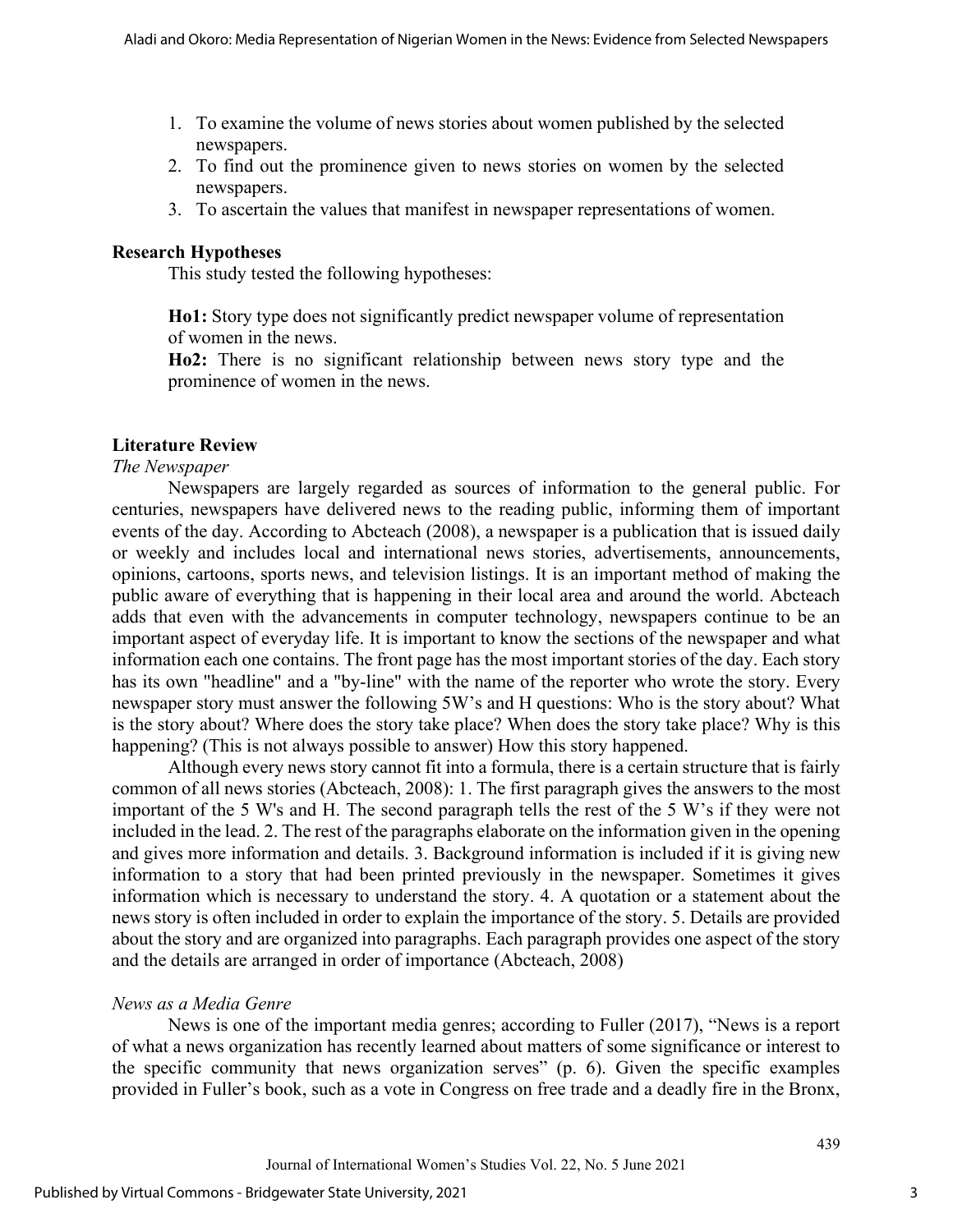this definition, as with many others, seems to have the traditional "straight news" in mind rather than features or analytical news stories. Following Fuller's logic, if straight news is found to have dramatically decreased to a point that it is much less than half of the stories on the front page, this should require redefining news itself. Many scholars' definition of hard news is nearly identical to Fuller's characterization of the news, such as that in Tuchman (2016), Patterson (2000), and Shoemaker and Cohen (2006), in that they use the time dimension—urgency of dissemination for the definition. That is, the importance of the time dimension is a criterion to distinguish news.

News is written for the purpose of communication and as a way of disseminating information to a large group of people. In order to be successful in their trade, news writers and editors are always mindful of the use of language, the medium through which the news is reported. Perhaps this is because communication between people (whether through the written medium or spoken medium) is not the only function of the language code; 'Language and other codes, most importantly language, have a cognitive role; they provide an organized mental representation for our experience' (Fowler 2007). Fowler (2007) again, while assessing the importance of language in the news, says news is a representation of the world in language because language is a semiotic code; it imposes a structure of values, social and economic in origin, on whatever is represented, and so, inevitably, news—like every discourse—constructively patterns that of which it speaks. News is a representation in this sense of construction; it is not a value-free reflection of facts (Fowler 2007: 4). Fowler (2007) concludes that each particular form of linguistic expression in a text—wording, syntactic option, etc.—has its reasons.

## *Newspapers and Women's Participation*

Women can participate in newspaper at different levels such levels as readers, news sources, news writers, columnists, and cartoonists, among others. Newspapers have roles to play in the realization of the outcome of the Beijing conference of 1995. It was an international conference on women held between the 4th and 15th of September 1995 in Beijing, China with the sole aim of enhancing the welfare of women. Item 44 of the declaration states, "to this end, Governments, the international community and civil society, including non-governmental organizations and the private sector, are called upon to take strategic action in the following critical areas of concern."

The Beijing conference is a follow-up to the Convention on the Elimination of all forms of Discrimination against Women (CEDAW) of the United Nations which was adopted on the 18th of December 1979 and entered into force as an international treaty on 3 September 1981. Article 2 of the convention writes: "States parties condemn discrimination against women in all forms, and agree to pursue by appropriate means and without delay, a policy of eliminating discrimination." The important point to note here is that the level of women's participation in newspapering in Nigeria has a close link with the Beijing declaration. A documentation of the achievements of women in Nigerian newspaper give an insight into the understanding of the vital role women can play in various spheres if given the opportunity.

#### *Representation in the Media and Public Perception*

The way the media in Nigeria represent women is likely to have a corresponding impact on public perception concerning gender mainstreaming. This is largely so because information is key when it comes to human perception and behaviour (Ale, 2020; Melugbo&Jemisenia 2020). Perception is the interpretation of messages.It is the meaning attached to what our sensory organs are exposed to. Perception is the first step in social cognition. It is the process of interpreting the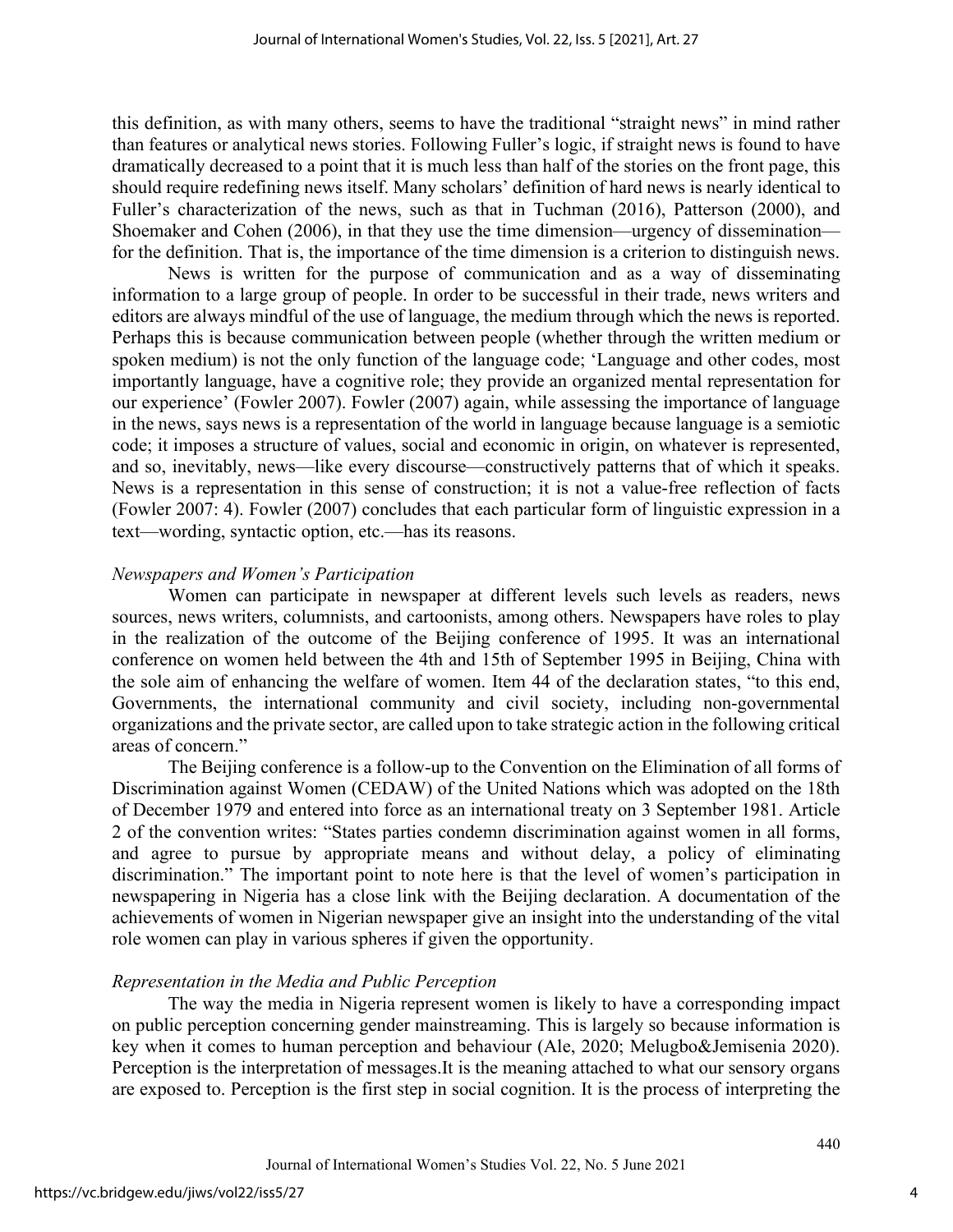messages of our senses to provide order and meaning to the environment. Perception helps sort out and organize the complex and varied input received by our senses of sight, smell, touch, taste, and hearing. The key word in this definition is interpreting. People frequently base their actions on the interpretation of reality that their perceptual system provides them with rather than on reality itself (Alan & Gray 2011). According to Alan and Gary (2011), there are three components to perception as follows: the perceiver, the target, and the situation.

The perceiver is the person who becomes aware of something and comes to a final understanding. There are 3 factors that can influence his or her perceptions: experience, motivational state, and emotional state. In different motivational or emotional states, the perceiver will react to or perceive something in different ways. Also, in different situations, he or she might employ a "perceptual defense" where they tend to "see what they want to see" (Alan & Gray 2011).

On the other hand,the target is the person who is being perceived or judged; "Ambiguity or lack of information about a target leads to a greater need for interpretation and addition." The situation also greatly influences perceptions because different situations may call for additional information about the target. The situation is based on the assumption that every instance of perception occurs in some situational context, and this context can affect what one perceives. The most important effect that the situation can have is to add information about the target, but the perception of the target changes with the situation (Alan & Gray 2011).

Media representationrefers to the varying and evolving ways in which the media depicts or portrays both men and women in their contents (Huda & Ali 2015). In print media, the common ways of portraying gender are through written words and pictures. Therefore, the choice of words, manner of representation, location of stories, and choice of pictures and illustrations, among others, determine how to analyze print media portrayals of gender. Tazeen (2005) cited in Zia (2007) states "there is a patronizing tone in every printed feature, communicating a feeling of inferiority in women." Tazeen considers the image representation of women in media as weak, childish, dependent, gullible, irrational, and scheming. Regardless of their education and aims, their role in the society is that of a housewife who lacks intellect.

A global study conducted by the Global Monitoring Project (2010) revealed that only 24% of the people heard or read about in print, radio, and television news were found to be women. In contrast, 76% (more than 3 out of 4) of the people in the news were men. This indicates a significant improvement from 1995 when a study by the same Global Monitoring Project revealed that only 17% of the people in the news were women. However, despite a slow, but overall steady increase in women's presence in the news over the years, the world depicted in the news remains dominated by men. The result further showed that the proportion of women news subjects identified as workers or professionals over time have risen in some occupational categories.

However, the gap remains high especially in the professions as depicted in the news. Further, out of 25 occupational categories, women outnumbered men in only 2: news subjects presented as homemakers (72%), and those presented as students (54%). The picture seen through the news becomes one of a world where women are virtually invisible as active participants in work outside the home. As persons interviewed or heard in the news, the study reveals that women remain lodged in the 'ordinary' people categories, while men continue to dominate in the 'expert' categories. Women are inching closer to parity as people providing popular opinion in the news, at 44% of persons interviewed in the news in this capacity compared to 34% in 2005, revealed by the Global Monitoring Project study. The improvement notwithstanding, only 19% of spokespersons and 20% of experts were found to be women while 81% of spokespersons and 80% of experts in the news were men. 18% of women news subjects were found to be portrayed as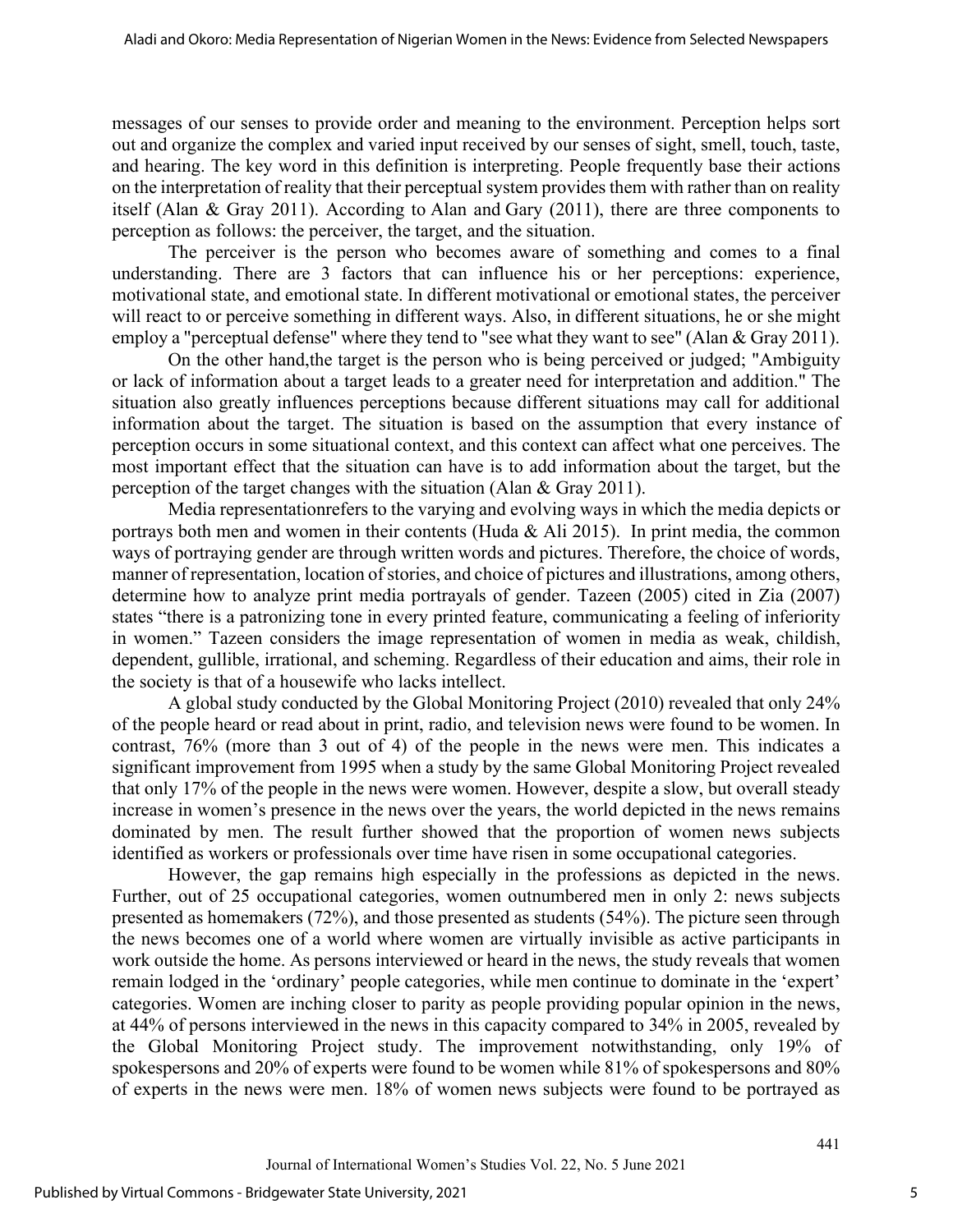victims in comparison to 8% of men subjects. In contrast, women are now twice as likely to be portrayed as survivors than men. While the gap between the percentage of women and the percentage of men depicted as victims remains large, it has been narrowing gradually since 1995. Remarkably, in 2010, 6% of women in contrast to 3% of men were reported to have been portrayed as survivors. This is a reversal of the situation in 2005 (by the same GMP) when 4% of women compared to 8% of men were portrayed as survivors. For stories reported on television, radio, and newspapers, the percentage of those by women reporters was found to be exactly similar to that documented by the same GMP in 2005, which is 37%. The percentage of stories by women reporters across all three mediums combined rose until 2005.

The statistics for radio are noteworthy for the sharp rise between 2000 and 2005 (from 27% to 45% of stories reported by women), followed by a dramatic 8 percent point drop 5 years later. The negative change on radio between 2005 and 2010 accounts for the stagnation in the overall average statistic found in 2010 (GMP 2010). The result of the Global Monitoring Project further showed that 52% of stories on television and 45% of those on radio were presented by women. The average total number of stories on television and radio presented by women was found to be 49%, less than half of the total number of stories on both media combined, a 4-percent point drop since 2005 and lower than in 1995 when the statistic was 51%. Since the year 2000, the percentage of stories reported by women compared to those reported by men was found in the 2010 study to have increased in all major topics except 'science/health.' Nonetheless, stories by male reporters were found to continue to exceed those by female reporters in all topics. The changes range from 3 to 11 percentage points, the highest increase being in stories on 'celebrity/arts'. Men report 67% of stories on politics/government, 65% of stories on crime/violence, and 60% of stories on the economy.

The percentage of stories on science/health reported by women was found to have declined sharply between 2000 and 2005 from 46% to 38%, a decline that was followed by an increase to 44% in 2010 that nevertheless has not been sufficient to bring the proportion back up to the level noted over a decade ago. Stories by women reporters were reported to contain more women news subjects than stories by men reporters. This trend has persisted over the past 10 years. In 2000, 24% of news subjects in stories by women reporters were found by GMP to be women, in contrast to only 18% in stories by men reporters. As at 2010 study, the statistics was reported at 28% and 22% respectively.

The United Nations Population Fund (2009) cited in Edwards (2010) says that equality between men and women exists when both sexes are able to share equally in the distribution of power and influence; have equal opportunities for financial independence through work or through setting up businesses; enjoy equal access to education and the opportunity to develop personal ambitions, interests and talents; share responsibility for the home and children, and are completely free from coercion, intimidation, and gender-based violence both at work and at home. When this is lacking, it is called gender inequality. Edwards (2010) notes that gender inequality is measured using a wide array of indicators and proxy indicators. These are generally from an 'opportunities' or 'outcomes' perspective, and some key areas of measurement are health, education, employment, representation, and legal rights. In fact, the gender indices used by the United Nations Development Programme (UNDP) and World Bank are typically comprised of differences in life expectancy and education levels such as enrolments and democratic representation such as the proportion of parliamentary seats occupied by women.

As part of efforts to promote gender equality, the Federal Government of Nigeria, through the Ministry of 'Women Affairs,' developed a National Gender Policy document. The aims of the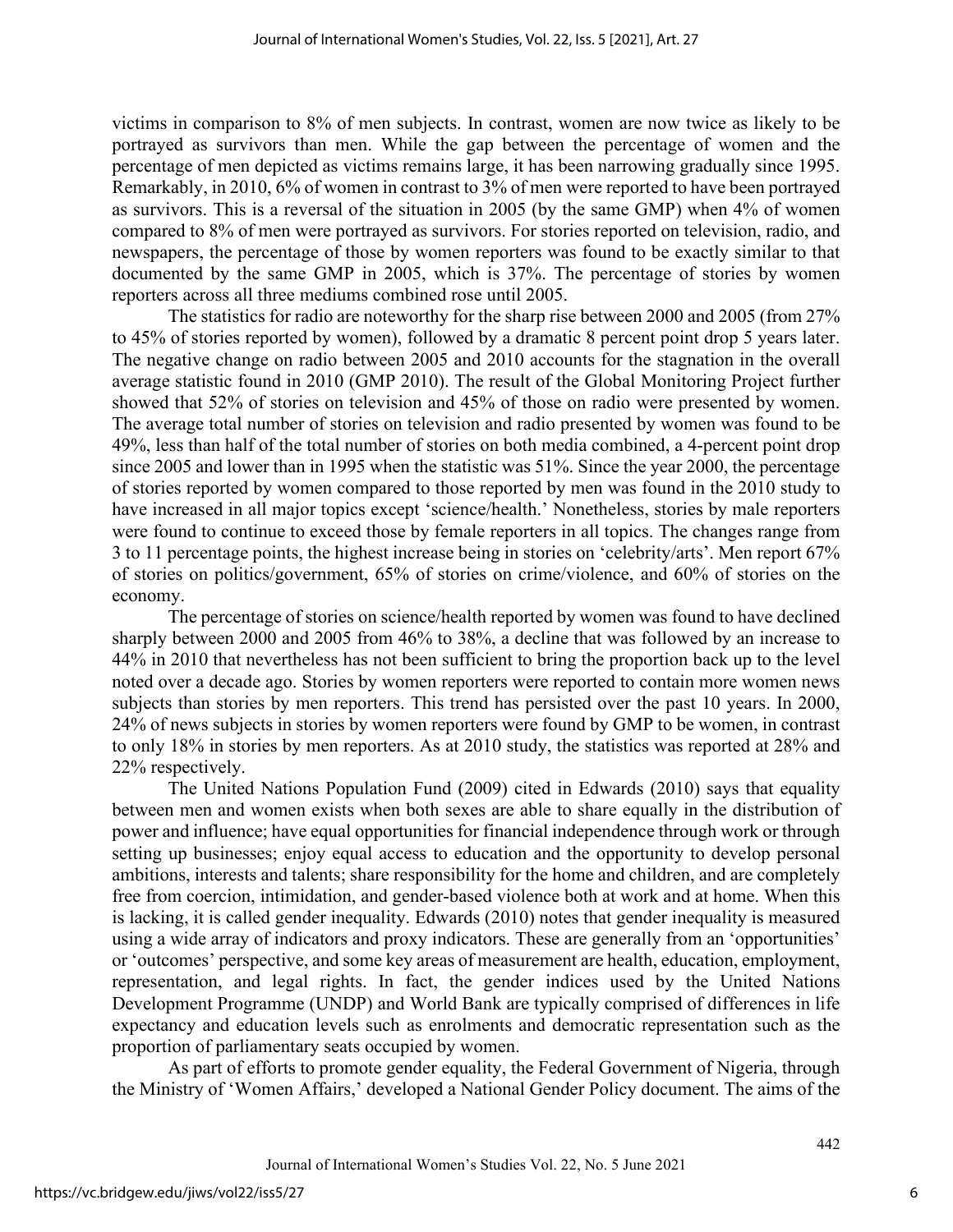document are: commitment to gender mainstreaming as a development approach and tools for achieving the economic reform agenda; evidence based planning; value re-orientation and social transformation; recognition of gender issues as central to and critical to the achievement of national development goals and objectives, and a requirement for all policies to be reviewed to reflect gender implications and strategies as contained in the gender policy and implementation modalities specified in the National Gender Strategic Framework; realization that effective and resultsfocused policy implementation demands a cooperative interaction of all stakeholders; and promotion and protection of human rights, social justice, and equity (National Gender Policy, 2006, p.33). With the understanding of the quest by Nigeria to discourage all forms of gender inequality in line with international treaties, the positive representation of women in the news could be a way by which the media could support this goal.

## **Theoretical Framework**

This study found expression on two theories: agenda setting theory and social construction theory. Agenda setting theory is attributed to Walter Lippmann in his 1922 classic, *Public Opinion*, which opened with a chapter captioned "The World Outside and the Pictures in Our Heads" (Lippmann 1922, p.29). Lippmann says that the agenda of issues or other objects presented by the news media influence what the pictures in our heads are about. The theory was proposed by Maxwell McCombs and Donald Shaw in 1972. McCombs and Shaw in a study popularly called *Chapel Hill* reported that the editors, in choosing and displaying news, pictures, etc., play an important role in shaping public reality. Two basic assumptions underlie most research on agendasetting:

- 1. The press and the media do not reflect reality; they filter and shape it.
- 2. Media concentration on a few issues and subjects leads the public to perceive those issues in accordance with how the media present them.

Social Construction theory was suggested by Gergen in 1985. It is a framework of knowledge of sociology and communication that investigates the understanding of the world. Social constructionism may be defined as a perspective which believes that a great deal of human life exists as it does due to social and interpersonal influences (Gergen, 1985, p. 265). The theory hypothesizes that all other aspects of humanity are created, maintained, and destroyed in our interactions with others through time. This suggests that the media, especially newspapers, have the capacity to construct reality about women through their news stories. Galbin (2014) says that through social construction, the social practices of all life begin, are recreated in the present, and eventually end. For psychotherapy, this view emphasizes the importance of the acquisition, creation, and change of emotional behavior, therapeutic ability, and ways of interpreting things and people. Because the genetic material of each race and region is different, as well as the cultural practice, then we say right from the start that there is no universal human nature.

What social constructionism shows to be important are the ways in which socialization and enculturation, amongst the people we have known, plus the current influence of those whom we now know, are the most active in shaping our mutual existence with others (Owen, 1995, p. 161). Social constructionism argues that true objectivity is absent in the human sciences because all methods require one set of subjective humans to rate another set of subjective humans. So, "the tool for knowing" is inevitably subjective people themselves. As regards the community of human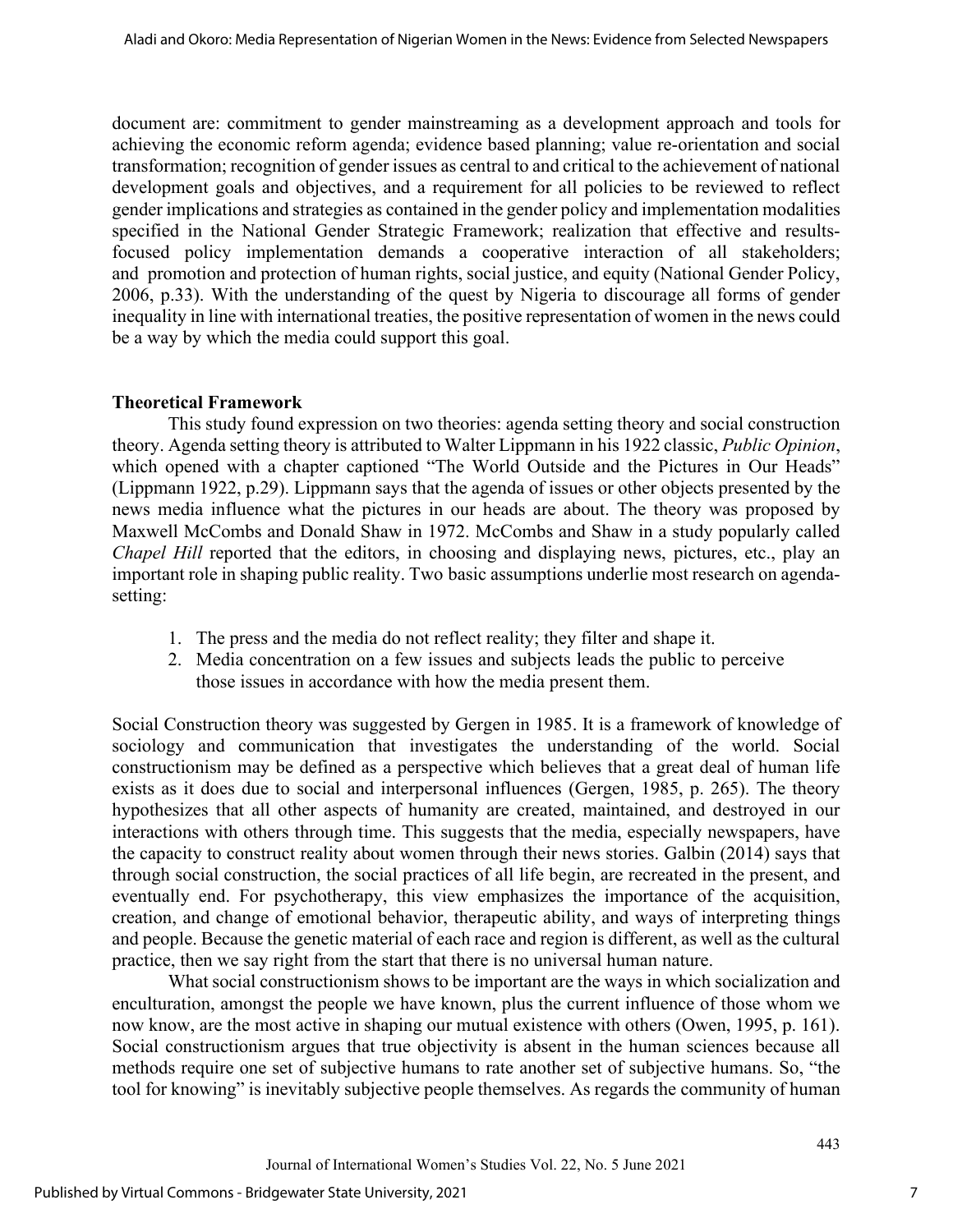scientists, until a truth-claim is acceptably demonstrated to be a universal or local truth, then it must be held separate and used only with caution. However, many human scientists throw caution to the wind and put their belief and life force into provisional claims which are not shared by the whole community of workers. Social construction talk is all the rage, but what does it mean and what is its point? The core idea seems clear enough. To say of something that it is socially constructed is to emphasize its dependence on contingent aspects of our social selves. It is to say: This thing could not have existed had we not built it, and we need not have built it at all, at least not in its present form. Had we been a different kind of society, had we had different needs, values, or interests, we might well have built a different kind of thing, or built this one differently (Boghossian, 2001). Therefore, newspapers stories could construct images of women through the manner of representation in such stories. Such a construction may not necessarily be true of women, but a subjective view of such newspapers. Such social constructs in the media could be achieved through the utilization of words, pictures, or illustrations. Agenda setting and social construction theories were regarded as important because they offer information regarded as the role of the media in constructing issues related to women. For example, within the context of the current study, the media have a potential to construct women in a negative or positive light.

#### **Methodology**

We utilized a combination of content analysis and textual analysis to ascertain how they represent women in the news by assessing four selected newspapers. It was decided that content analysis was better because it helped the researcher to examine newspaper contents on the subject matter. Textual analysis was used to augment the content analysis by textual analyzing some stories on women. The four newspapers are *Vanguard*, the *Punch*, *The Guardian,* and *ThisDay*. These newspapers were selected based on the 2016 newspapers web ranking which ranked these newspapers as the top four in Nigeria. The study covered three years: from January 2015 ro December 2017. The duration was selected to determine the changing trend in the representation of women in the newspapers in the last three consecutive years. The researcher used constructed week to sample the newspaper issues. This was based on the result of Stempel (1952) who first reported that twelve issues from two constructed weeks could effectively predict a year. The researcher made constructed weeks technique (composite weeks) to select the sample editions. To implement the constructed week technique, the researcher stratified the 12 months period of study into four subgroups of three months each. The groups were labelled as groups A, B, C, and D. Group A was made up of January, February, and March. Group B was made up of April, May, and June. Group C was made up of July, August, and September while group D was made up of October, November, and December. One month was selected from each of the groups. To get a sampling fraction, the number of editions to be studied (144) was divided by the number of months (12) in a year. This means that 36 editions were studied per newspaper for the three years and 144 overall. Thus, 36 edition dates (days) were randomly selected from the constructed weeks, and the same dates were studied across the four newspapers to make analyses across the papers. This led to a total of 144 editions. The table below shows the implementation of the constructed week: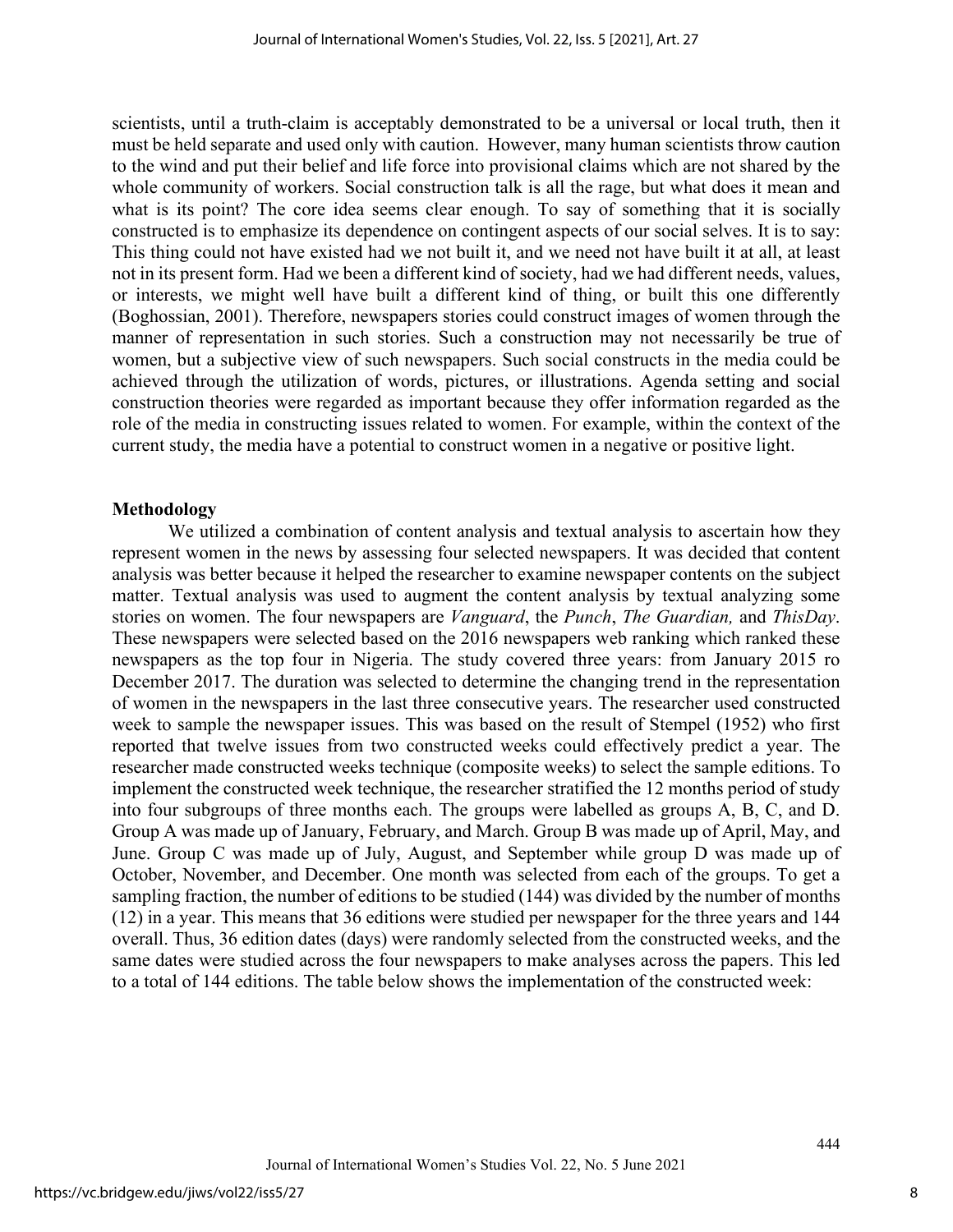|          | 2015                                              | 2016                                              | 2017                                        |
|----------|---------------------------------------------------|---------------------------------------------------|---------------------------------------------|
| January  | $10^{th}$ 15 <sup>th</sup> 27 <sup>th</sup>       | $3^{\text{rd}}$ 11 <sup>th</sup> 27 <sup>th</sup> | $14^{th}$ 22 <sup>nd</sup> 30 <sup>th</sup> |
| April    | $2nd$ 7 <sup>th</sup> 30 <sup>th</sup>            | $13^{th}$ $18^{th}$ $29^{th}$                     | $4^{th}$ 17 <sup>th</sup> 26 <sup>th</sup>  |
| July     | $3^{\text{rd}}$ 17 <sup>th</sup> 26 <sup>th</sup> | $18^{th}$ 22 <sup>nd</sup> 29 <sup>th</sup>       | $10^{th}$ 19 <sup>th</sup> 28 <sup>th</sup> |
| October  | $13^{th}$ $18^{th}$ $27^{th}$                     | $1st$ 7 <sup>th</sup> 22 <sup>nd</sup>            | $11^{th}$ 22 <sup>nd</sup> 30 <sup>th</sup> |
| December | $13^{th}$ 22 <sup>nd</sup> 31 <sup>st</sup>       | $12^{th} 20^{th} 31^{st}$                         | $1st 10th 28th$                             |
|          |                                                   |                                                   |                                             |

#### **Table 1: Constructed Week for the Selected Newspaper Editions**

The unit of analysis for this study was news stories from the four newspapers selected. The following were measured in the study:

## **Volume of Representation**

The following were used:

*Full page*: Stories about women that occupied a full page without any other story. *Half page:* Stories about women that occupied only half of the page. *Quarter page*: Stories that are just quarter of the page.

## *Prominence*

This was measured using the following:

*Front page*: News stories about women that are located on the front page.

*Back page:* News stories about women that are located at the back of the newspaper.

*Inside page:* News stories about women that are located inside the pages of the newspaper.

*Centre spread*: News stories about women that occupy the centre spread.

*News Values that Manifest in Newspaper Representation of Women.* 

The following news values were used for the study:

*Oddity:* News items that focused on unusual events.

*Scandal:* News items that focused on bad events.

*Timeliness:* News items that focused on current issues.

*Conflict:* News items that paid attention to conflict situations.

*Tragedy:* News event that paid attention to sad events and disasters

*Celebrity:* News items that focused on famous people.

*Human interest:* News items that focused on human interest.

The instrument for data collection for this study was the code sheet. The code sheet was developed by the researcher for the purpose of the study. The code sheet was in two sections. The first section contained information on instructions to the coders on how to code the data. The second section contained the actual code sheet with columns. The validity of the instrument was ascertained through the supervisor who examined it to ascertain its relevance. Also, two lecturers from the Department of Mass Communication, University of Nigeria, Nsukka ascertained the validity of the code sheet in line with the research objectives. The researcher determined the reliability of the study with the use of two coders who were randomly selected to do the coding. Riffe, Lacy, and Fico (2005) suggested that a random selection of content samples for inter-coder reliability testing is appropriate. Wimmer and Dominick (2013) recommended that between 10- 25% of the body of content should be tested. Therefore, the inter-coder reliability for this study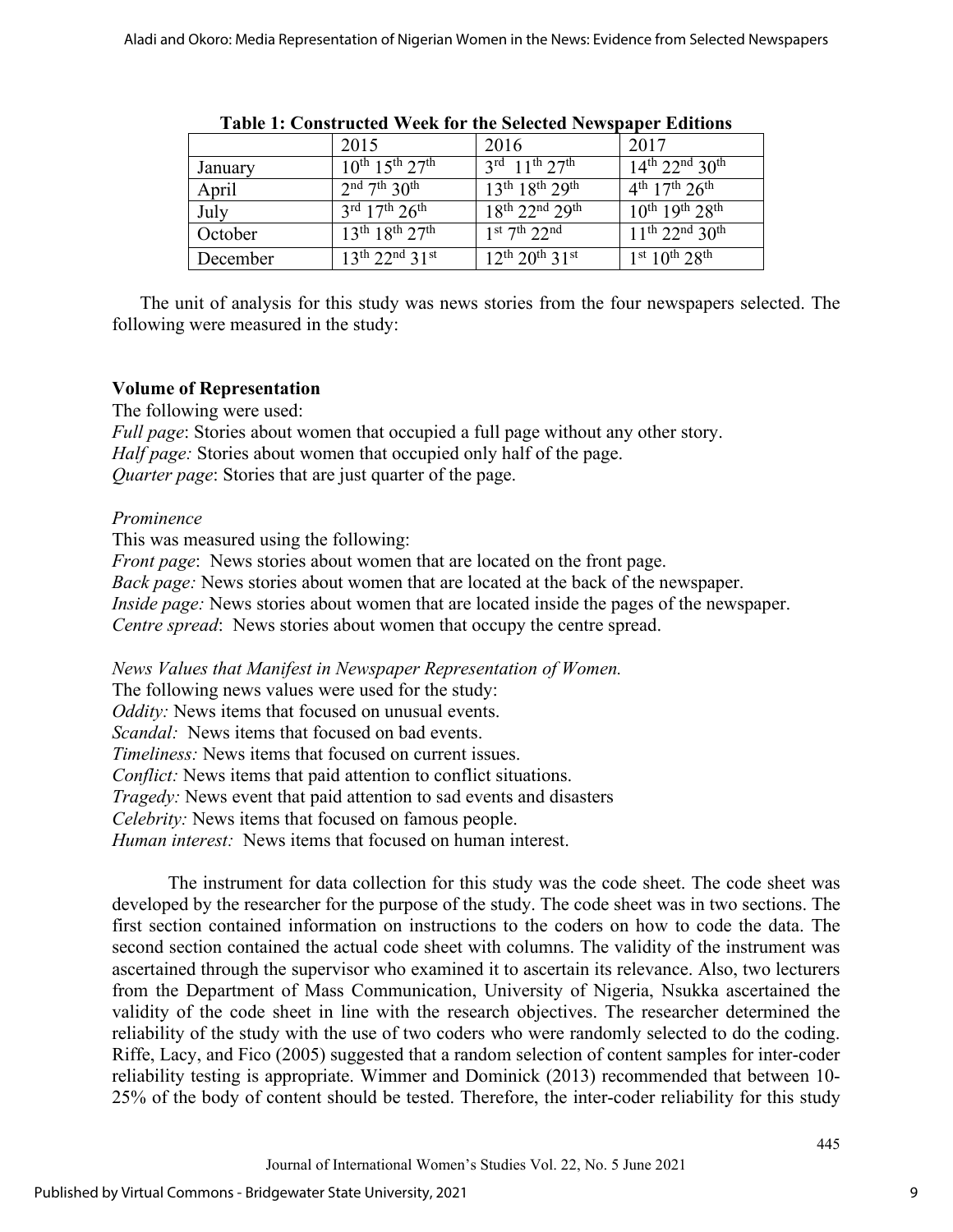was carried out by randomly selecting 10% of the news items using Holsti's formula (cited in Wimmer& Dominick, 2006), as shown below:

$$
R = \frac{2M}{N1 + N2}
$$

Where:

M - The number of coding decisions which two coders agree. N1 & N2 - The number of coding decisions by the first and second coder respectively. The calculation yielded inter-coder reliability of 0.85, an indication of high reliability.

The analysis of data for this study was done with the use of both descriptive and inferential statistics. Therefore, the researcher used simple percentage, mean, and standard deviation to answer the research questions while Chi-Square test of independence was used to test the hypotheses at 0.05 level of significance. The analysis was done using the Statistical Package for Social Sciences (SPSS) version 22. The analyzed data were then presented in tables and charts.

## **Results**

The result of the study is presented in the tables below:

|           |              |                                                      |           | Volume       |                 |        |
|-----------|--------------|------------------------------------------------------|-----------|--------------|-----------------|--------|
|           |              |                                                      | Full page | Half<br>page | Quarter<br>page | Total  |
| Newspaper |              | Vangu Count                                          | 21        | 41           | 16              | 78     |
|           | ard          | $%$ of Total 6.6%                                    |           | 12.9%        | 5.0%            | 24.6%  |
|           | Punch Count  |                                                      | 15        | 46           | 21              | 82     |
|           |              | % of Total 4.7%                                      |           | 14.5%        | 6.6%            | 25.9%  |
|           | <b>The</b>   | Count                                                | 14        | 72           | 17              | 103    |
|           | ian          | Guard $\frac{6}{100}$ of Total $\frac{4.4\%}{1.4\%}$ |           | 22.7%        | 5.4%            | 32.5%  |
|           | <b>ThisD</b> | Count                                                | 28        | 13           | 13              | 54     |
|           | ay           | $%$ of Total 8.8%                                    |           | 4.1%         | 4.1%            | 17.0%  |
| Total     |              | Count                                                | 78        | 172          | 67              | 317    |
|           |              | $%$ of Total 24.6%                                   |           | 54.3%        | 21.1%           | 100.0% |

## **Table 2: Newspaper Volume of Stories about Women**

The results from Table 2 above revealed that most of the newspaper news items about women were on the half page. News items about women were hardly on the full page.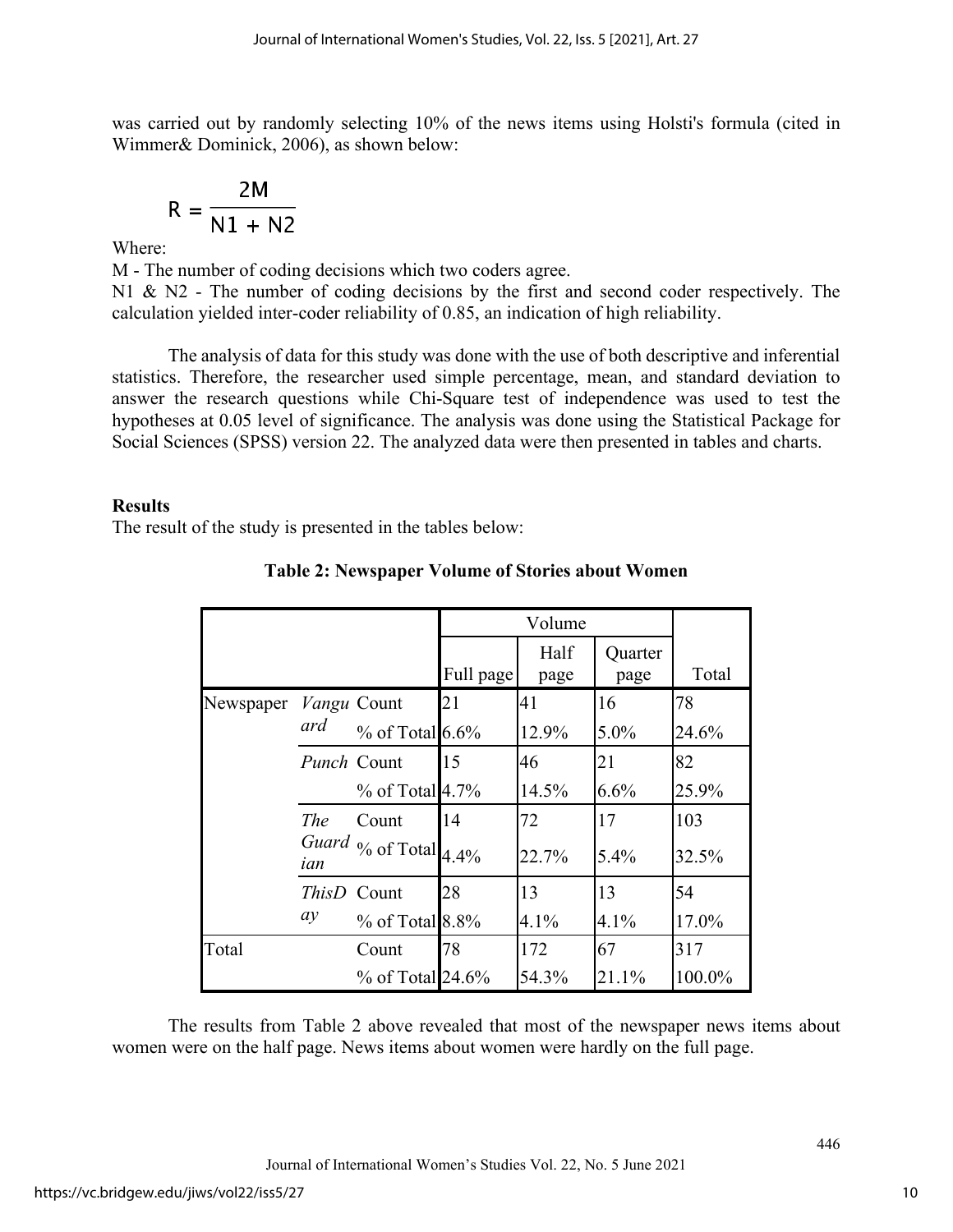|           |                |                                    |          | News value |                  |          |         |           |                   |                        |
|-----------|----------------|------------------------------------|----------|------------|------------------|----------|---------|-----------|-------------------|------------------------|
|           |                |                                    | Oddity   | Scandal    | <b>Timelines</b> | Conflict | Tragedy | Celebrity | Human<br>interest | Total                  |
| Ne        | Vanguar Count  |                                    | 16       |            |                  |          | 14      | <b>Q</b>  | 31                | 78                     |
| <b>WS</b> | $\overline{d}$ | % of Total                         | 1.9%     | $2.2\%$    | 2.2%             | 1.3%     | 4.4%    | 2.8%      | 9.8%              | 24.6%                  |
| pa<br>per | Punch          | Count                              | 55       | 6          | 6                |          | 4       |           |                   | 82                     |
|           |                | % of Total                         | 17.4%    | 1.9%       | 1.9%             | 1.6%     | $1.3\%$ | 1.3%      | $.6\%$            | 25.9%                  |
|           | The            | Count                              | 27       | 14         | 8                | 6        | 5       | 16        | 37                | 103                    |
|           | Guardia<br>n   | $\%$ of Total $\left 8.5\%right\>$ |          | 4.4%       | 2.5%             | 1.9%     | 1.6%    | 1.9%      | 11.7%             | 32.5%                  |
|           | ThisDay Count  |                                    | 34       |            | 4                | 3        | 3       | 3         | 3                 | 54                     |
|           |                | % of Total                         | $10.7\%$ | 1.3%       | 1.3%             | .9%      | .9%     | .9%       | .9%               | 17.0%                  |
| Total     |                | Count                              | 122      | 31         | 25               | 18       | 26      | 22        | 73                | 317                    |
|           |                | % of Total                         | 38.5%    | 9.8%       | 7.9%             | 5.7%     | 8.2%    | 6.9%      | 23.0%             | 100.0<br>$\frac{0}{0}$ |

**Table 3: News Values about Newspaper Stories on Women**

Table 3 above sought to ascertain news values that manifest in newspaper news items about women. The result revealed the dominance of oddity as a news value and human interest in that order.

|           |              | Prominence                  |       |       |        |                  |        |
|-----------|--------------|-----------------------------|-------|-------|--------|------------------|--------|
|           |              |                             | Front | Back  | Inside | Centre<br>spread | Total  |
| Newspaper | Vangu Count  |                             | 11    | 12    | 49     | 6                | 78     |
|           | ard          | $%$ of Total 3.5%           |       | 3.8%  | 15.5%  | 1.9%             | 24.6%  |
|           | Punch Count  |                             | Q     | 13    | 39     | 21               | 82     |
|           |              | $%$ of Total 2.8%           |       | 4.1%  | 12.3%  | 6.6%             | 25.9%  |
|           | <b>The</b>   | Count                       | 12    | 27    | 43     | 21               | 103    |
|           | ian          | Guard $\%$ of Total $3.8\%$ |       | 8.5%  | 13.6%  | 6.6%             | 32.5%  |
|           | <i>ThisD</i> | Count                       | 14    | 9     | 26     | $\overline{5}$   | 54     |
|           | ay           | $%$ of Total 4.4%           |       | 2.8%  | 8.2%   | 1.6%             | 17.0%  |
| Total     |              | Count                       | 46    | 61    | 157    | 53               | 317    |
|           |              | $%$ of Total 14.5%          |       | 19.2% | 49.5%  | 16.7%            | 100.0% |

**Table 4: Prominence of News Items about Women**

Journal of International Women's Studies Vol. 22, No. 5 June 2021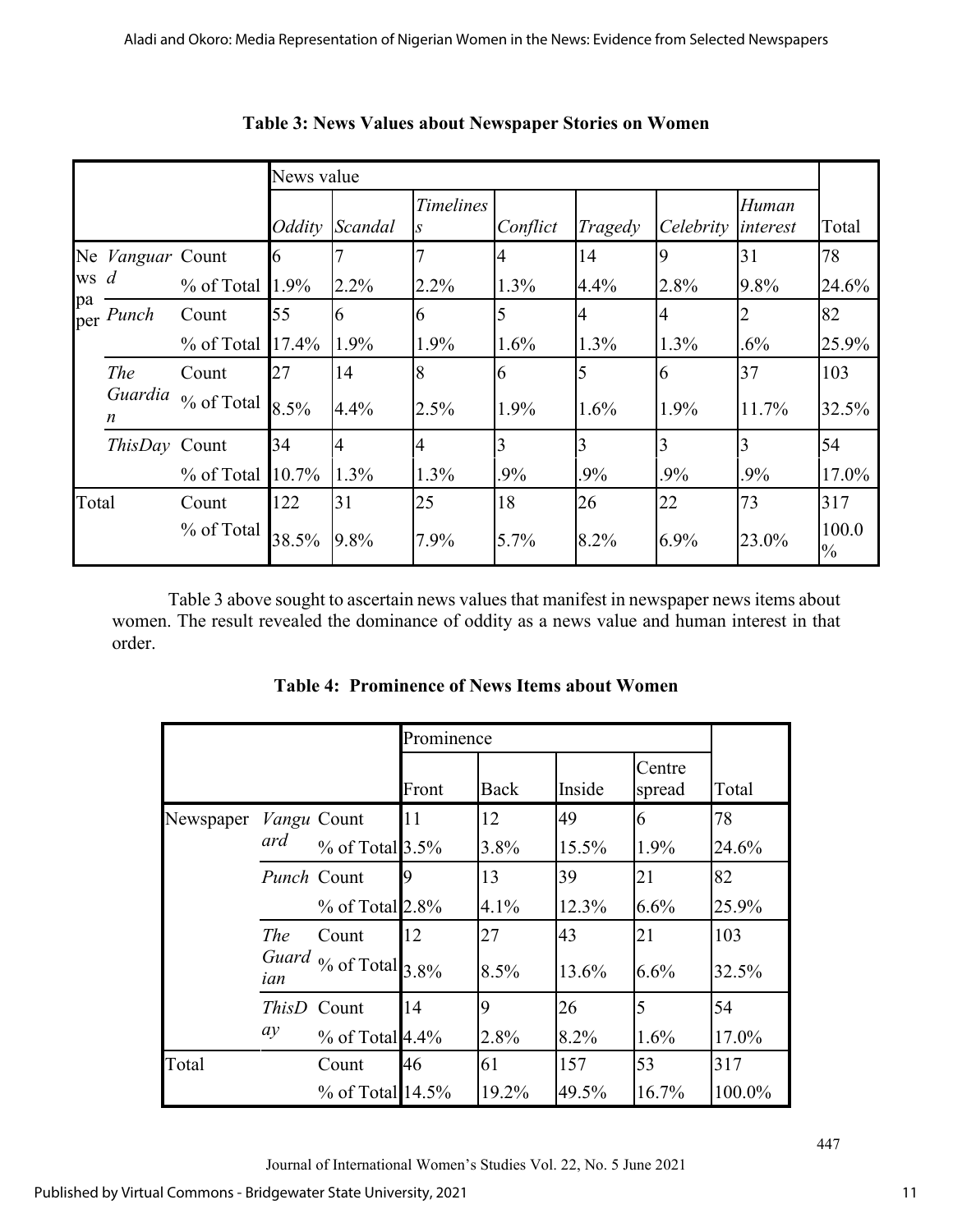The result from Table 4 above revealed that newspaper news items about women were largely placed on the inside pages. This indicates low prominence about news stories regarding women.

## **Test of Hypotheses**

The following Hypotheses were tested in this study:

| Table 5: Chi-SquareTest Analysis of the Relationship between Story Type and Volume of |  |
|---------------------------------------------------------------------------------------|--|
| <b>Representation</b>                                                                 |  |

|                             |                      | nubi usunanchi |          |          |
|-----------------------------|----------------------|----------------|----------|----------|
| Grouping                    | $\mathbf{V}^{2}$ cal | Df             | Critical |          |
|                             |                      |                | value    | Decision |
| Story type                  | 328.06               | 14             | 3.841    | Sig      |
| Volume of<br>representation |                      |                |          |          |

The result from the table above revealed that the calculated  $X^2$  value (328.066) is greater than the critical value (3.841) at 14 degree of freedom (DF) and 0.05 confidence level. The first null hypothesis is therefore rejected, and the researcher concludes that there is a significant statistical relationship between story type and volume of newspaper representation of women.

**Table 6: Chi-SquareTest Analysis of the Relationship between Story Type and Prominence of Representation**

|                                            |                                 | <u>of incidi coemunion</u> |          |          |
|--------------------------------------------|---------------------------------|----------------------------|----------|----------|
| Grouping                                   | $\mathbf{\nabla}^{\text{2cal}}$ | Df                         | Critical |          |
|                                            |                                 |                            | value    | Decision |
| Story type<br>Prominence<br>representation | 4.190                           | 21                         | 3.841    | Sig      |
|                                            |                                 |                            |          |          |

The result from the table above revealed that the calculated  $X^2$  value (4.190) is greater than the critical value (3.841) at 21 degree of freedom (DF) and 0.05 confidence level. The second null hypothesis is therefore rejected, and the researcher concludes that there is a significant statistical relationship between story type and prominence of newspaper representation of women.

## **Discussion of Findings**

This study examined newspaper representations of women. Consequently, three objectives were formulated to provide direction for the study. The objectives were converted to research questions. Also, a total of two null hypotheses were tested in the study. It was also found that there is lack of volume on issues concerning women and less prominence was also given to women issues. The most prominent news value that manifested in newspaper news items concerning women was oddity. In other words, most of the news items were more interested in odd issues concerning women than other values like human interest and timeliness, among others. This result was similar to that of previous scholars (Brodolini, Giomi, Sansonetti & Tota, 2013; Mansoor 2013; Glavinic, 2010; MartinezSheperd, 2006).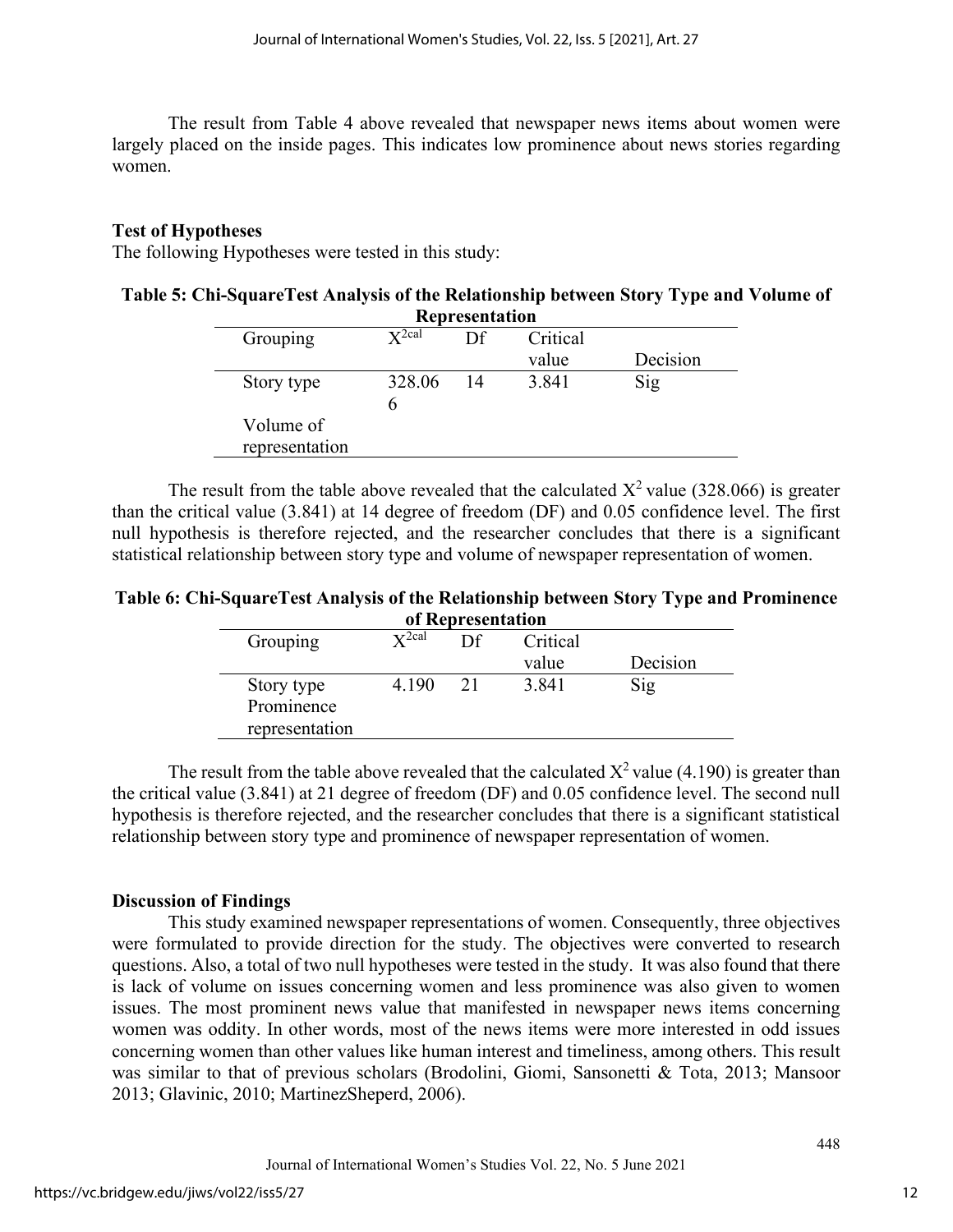The result of the null hypothesis testing also showed that there was a significant relationship between the story type and other variables like volume of representation,  $(p<0.05)$  and prominence of representation, (p<0.05). For example, *The Guardian* newspaper carried a story on its front page with the headline: 'EFCC recovers N6.5b in cash, properties.' In the story, attention was paid to the former minister of Petroleum, Alison Madueke, who was represented as corrupt, but in the same edition, positive stories about women were placed on the inside. One of such stories is that of the Managing Director of Niger Delta Development Commission (NDDC), Mrs. Ibim Semenitari, who was honoured for her good works. It was also noticed that apart from such a positive story placed inside the newspaper, it was on the quarter page, whereas that of Maduke was on a full page.

Another example is a story from *Punch* news where president Buhari was talking about ending recession. The story represented women as though they are the only people who are negatively affected by economic recession. Another example is a front-page banner headline by *Vanguard* newspaper which reads: 'For many months, I didn't know my husband had died -Lady Aguiyi Ironsy.' In that story, the wife of the late military leader was represented as helpless and unable to take care of her own self and the family in the absence of the husband. Overall, positive stories about women were not only few, but received less volume, poor prominence, and negative tone.

These results have theoretical implications. Concerning the agenda setting theory, the results suggest how newspapers highlight mostly the negative aspects of stories concerning women. The results also suggest that mechanisms of agenda setting like frequency and prominence are not observed in newspaper representations of women. The result equally has implications on the constructionist theory by providing perspectives on the type of social construction that manifests in newspaper news items on women.

## **Conclusion/Recommendations**

Based on the result of this study, the researcher concludes that the volume of news stories about women published by the selected newspapers is low as most of the stories are on quarter pages. In addition, it is the conclusion of the current study that there is low prominence given to news stories on women by the selected newspapers. Finally, the researchers conclude that the news values that manifest in newspaper representation of news stories about women also reinforced the traditional gender roles in Nigeria. The researchers recommend the following:

- 1. Newspapers in Nigeria should improve their coverage of women by allocating more space to stories related to women issues.
- 2. There is the need for newspapers in Nigeria to give more prominence to issues related to women by placing such stories on the front pages of newspapers.
- 3. Newspapers in Nigeria should avoid presenting women in manners that encourage the existing patriarchal system in Nigeria.
- 4. Further studies should examine both TV and radio representation of women in the news. Such studies should also make a comparison between men and women.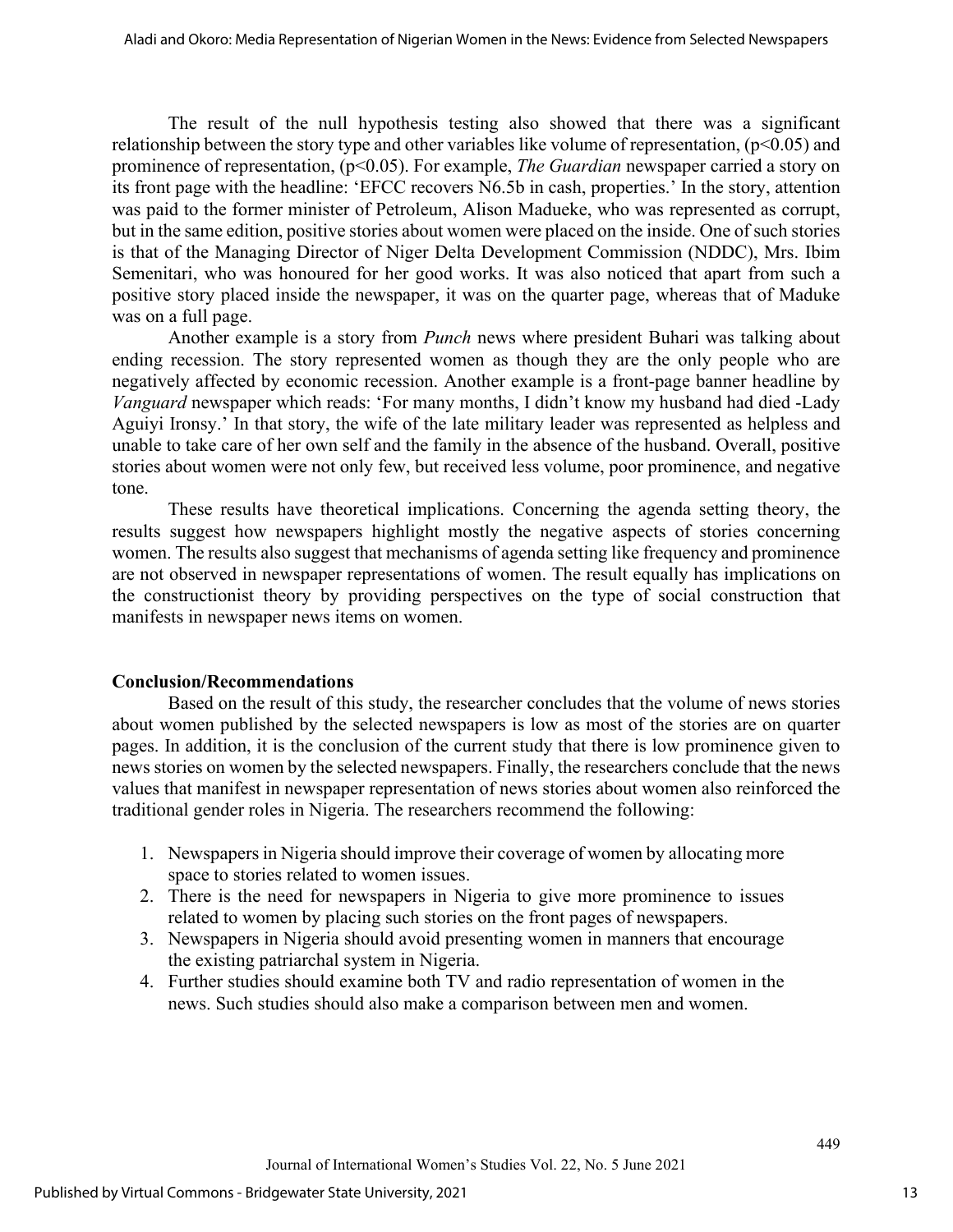## **References**

- Abcteach (2008). What is a Newspaper? Retrieved from
	- https://www.abcteach.com/free/r/readinganewspaper.pdf.
- Abeda, S. (2011). Patriarchy and women's subordination: A theoretical analysis." The Art Faculty Journal, 1-18.
- Asogwa, C., Okeke, C., Ezeah, G. & Gever, V. C. (2020). Gender Disparities in the Influence of Social Media Advertisements on Buying Decision in Nigeria. Communicatio: South African Journal for Communication Theory and Research. 46 (3): 87-105 DOI: 10.1080/02500167.2020.1825100
- Ale, V. (2020). A library-based model for explaining information exchange on Coronavirus disease in Nigeria. Ianna Journal of Interdisciplinary Studies, 1, 1-10.
- Allan S. (2004). News culture. (3rd ed.) Maidenhead: Open University Press.

Asiyanbola, A. R (2005). Patriarchy, male dominance, the role and women empowerment in Nigeria. Paper submitted for presentation as poster at the International Union for the Scientific Study of Population (IUSSP/UIESP) XXV International Population Conference Tours, France, 18 23, 2005, Retrieved from http://demoscope.ru/weekly/knigi/tours\_2005/papers/iussp2005s50005.pd. f.

- Azodo A. U. & Eke M. N. (2007). Gender and sexuality in African Literature and Film. Eritrea: Africa World Press.
- Bignell, J. (2004). Anintroduction to television studies. London: Routledge.
- Boghossian, P. (2001). "What is social construction?" in Times literary supplement, February 23, pp. 6-8.
- Brodolini, C. Giomi, E. Sansonetti, S. and Tota, A (2013). Women and Girls as Subjects of Media's Attention and Advertisement Campaigns: The Situation in Europe, Best Practices and Legislations, Retrieved from http://www.europarl.europa.eu/RegData/etudes/etudes/join/2013/474442/IPOL-FEMM\_ET(2013)474442\_EN.pdf.
- Burke, C, Mazzarella, S.R. (2008). A slightly new shade of lipstick: Gendered mediation in Internet news stories. Women's Studies in Communication. 31(3):395–418. doi: 10.1080/07491409.2008. 10162548.
- Davtyan-Gevorgyan, A. (2016). Women and the mass media. Retrieved from http://www.feminism-boell.org/en/2016/04/08/women-and-mass-media.
- Dogo, S. F. (2014). The Nigerian Patriarchy: When and How. Cultural and Religious Studies. 2, (5), 263-275.
- Edwards, B. R. (2010). Gender inequality and socioeconomic development. (Unpublished master's thesis) The University of Queensland
- Ezenwa-Ohaeto, N. (2015). Fighting patriarchy in Nigerian cultures through children's literature. Studies in literature and language 10, (6), 59-66.
- Fowler, R. (2007). Language in News: Discourse and Ideology in the Press. London: Routledge.
- Fuller, J. (2017). News values. Chicago, IL: University of Chicago Press.
- Gadzekpo, A. (2011). Battling old ghosts in gender and African media research. African Communication Research, 4, (3), 389 – 410.
- Gever, V. C. (2020). Addressing the problems of herdsmen-farmers' Conflict in Nigeria. Ianna Journal of Interdisciplinary Studies,1 Editorial.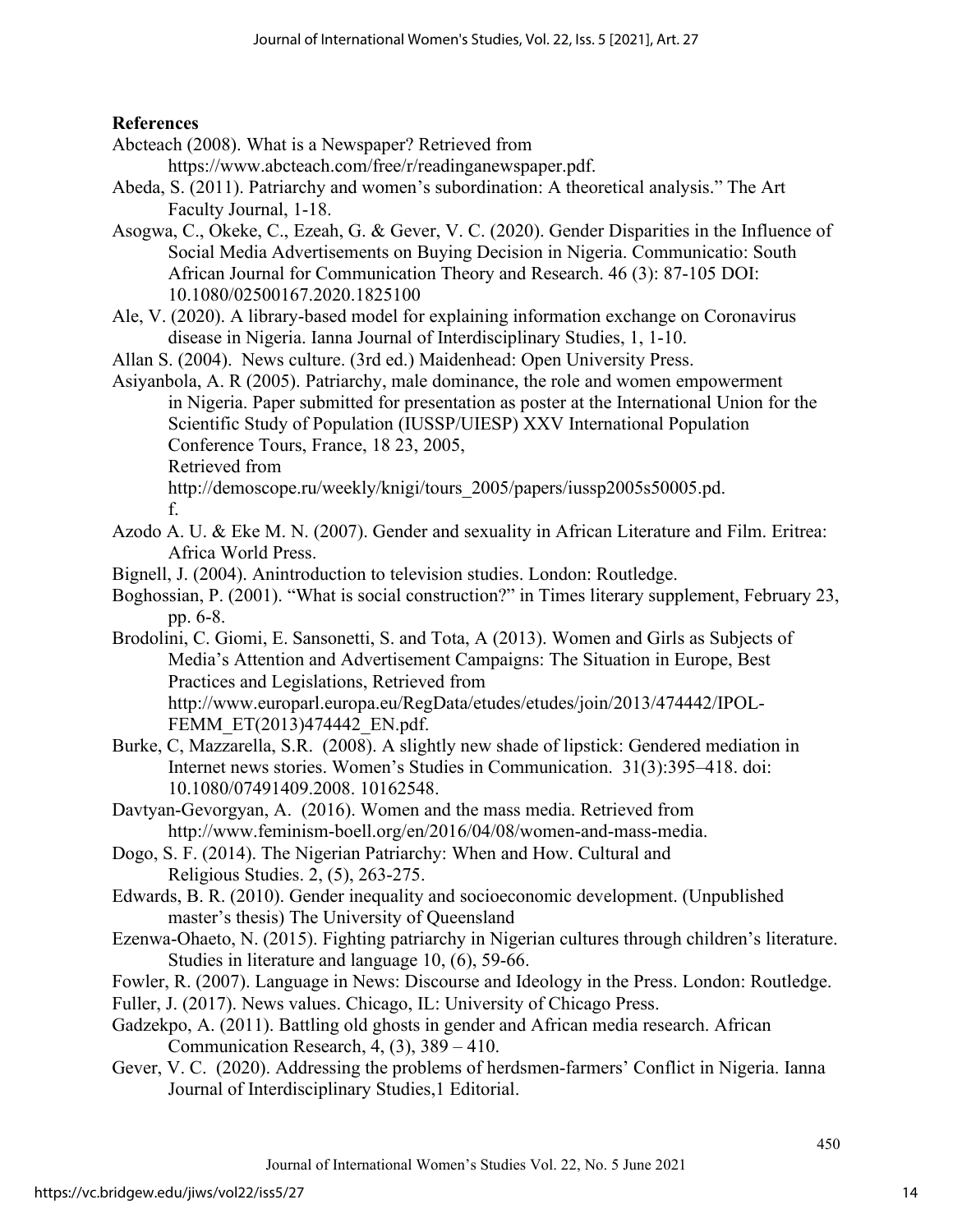- Galbin, A. (2014). An introduction to social constructionism. Social Research Reports, 26, 82- 92.
- Gergen, K. J., & Davis, K. E. (Eds.). (1985). The social construction of the person. New York: Springer-Verlag.
- Global Media Monitoring Project (2010), "Who makes the news?" Accessed from www.whomakesthenews.org.
- Huda, A & Ali, A (2015). Portrayal of women in Pakistani media. International Journal of Academic Research and Reflection. 3. (1), 12-18.
- Johannessen, J. (2009). Gender, Media and development: The Role of the Media in the CulturalStruggle of Gender Transformation in Tanzania. Retrieved from https://www.focusintl.com/GD145 %20Gender, %20Media%20and%20development%20 %20The%20Role%20of%20the%20Media%20in%20the%20Cultural%20Struggle%20of %20Gender%20Transformation%20in%20Tanzania.pdf.
- Kari, K. (2020). Predictors of the utilization of digital library features among women patrons: The moderating role of marital status. Ianna Journal of Interdisciplinary Studies, 1,1-21- 20.
- Kumari, A & Joshi, H. (2015). Gender Stereotyped Portrayal of Women in the Media: Perception and Impact on Adolescent. Journal Of Humanities and Social Science, 20(4), 44-52.
- Lippmann, W. (1922). Public opinion. New York: Macmillan.
- Mansoor, Z (2013). Print Media Language: Contributing to the Stereotypical Portrayal of Pakistani Women. American International Journal of Contemporary Research. 3 (7), 148- 156.
- Melugbo, D. & Jemisenia, J. (2020). Entrepreneurial potential self-assessment in times of COVID-19: Assessing readiness, involvement, motivation and limitations among young adults in Nigeria, Ianna Journal of Interdisciplinary Studies,1, 21-24.
- Martinez-Sheperd, I (2006). Portrayals of women in prime time reality TV programs (Unpublished Masters' thesis). Iowa State University
- Meyer, B. (2003). 'Praise the Lord'': Popular cinema and pentecostalite style in Ghana's new public sphere. Retrieved from

https://research.vu.nl/ws/portalfiles/portal/1995082/169535.pdf.

- Nwabuzor, M. N. & Gever, V. C. (2014). Who makes the news? An appraisal of Nigerian broadcast media sensitivity to gender balance. Ibadan Journal of Gender Studies. 1  $(1&2)$ 119-146.
- Owen, I.R. (1995). El construccionismo social y la teoria, practica e investigacion en psicoterapia: Un manifesto psicologia febomenologica. (Social constructionism and the theory, practice and research of psychotherapy: A phenomenological psychology manifesto), Trans de I. Caro, Boletin de Psicologia, 46, 161-186.
- Okoro, N. & Gever, V. C. (2018). Gender differentials in mobile phone communication pattern among youth: Evidence from a qualitative study. Nsukka Journal of Foreign languages and Library Studies, 133-143.
- Ogbbone, I. (2020). Cutting the head as cure for headache: Exploring the economic impact of Niger Delta Militancy on host communities. Ianna Journal of Interdisciplinary Studies, 1,11-20.
- Patterson, T. (2000). Doing well and doing good: How soft news and critical journalism are shrinking the news audience and weakening democracy—and what news outlets can do about it. Cambridge, MA: Kennedy School of Government, Harvard University